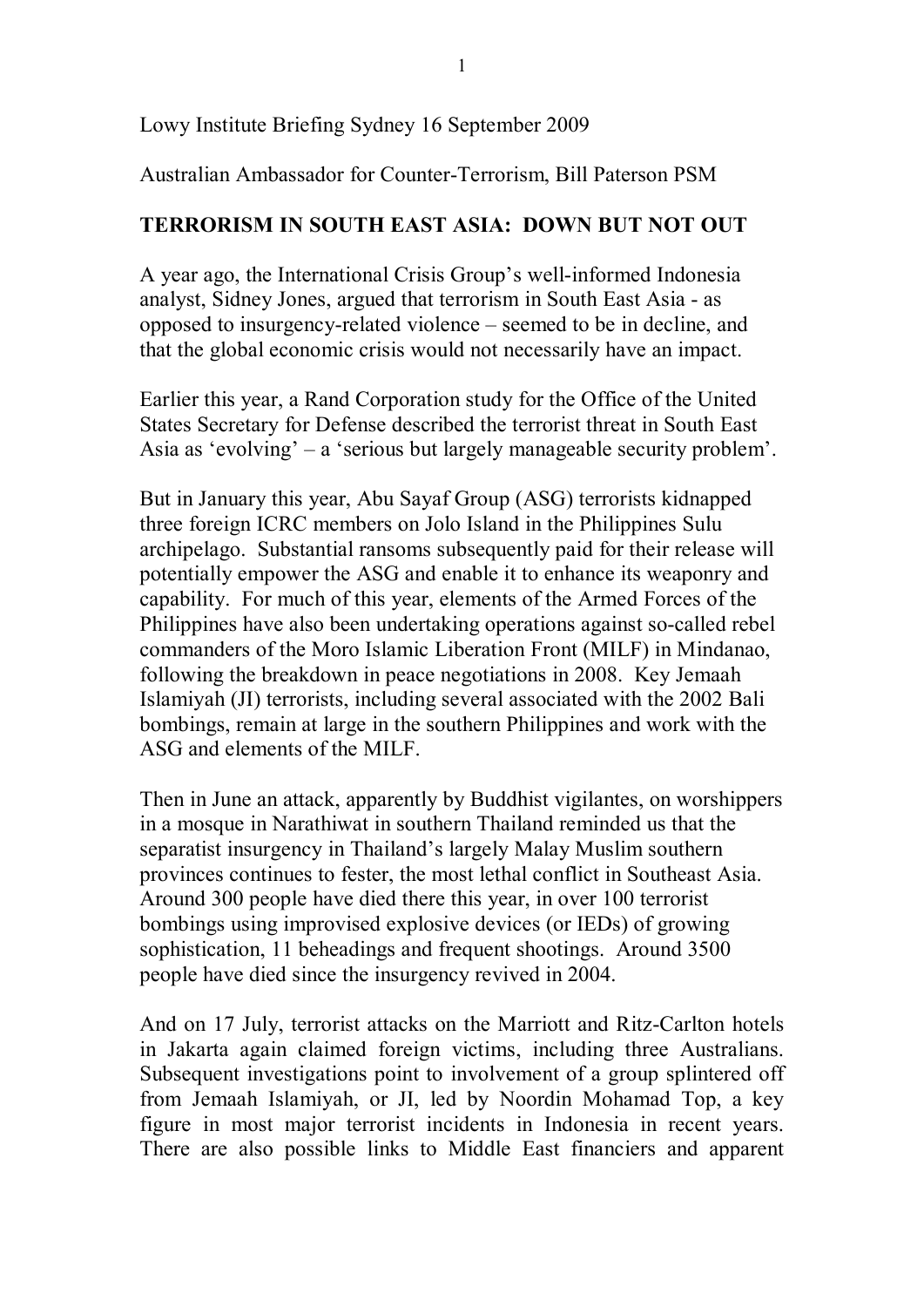attempts to restore links between elements of Jemaah Islamiyah and al Qaeda.

The absence of major attacks in Indonesia since 2005, relatively effective counter-terrorism measures and the apparent fracturing of JI have helped to create the impression that the terrorist threat in South East Asia has been contained if not largely defeated, indeed that it has been the pre eminent success story in what used  $-$  unfortunately  $-$  to be called 'the global war on terrorism' or GWOT. Australian tourists have returned to Bali in record numbers, despite the government's travel advice "advising you to reconsider your need to travel to Indonesia, including Bali, at this time due to the very high threat of terrorist attack".

So what is really going on? Have we been caught napping? Or did we never really understand the forces at work? Is terrorism a major security threat to the region and to Australian interests, or simply a continuing if sometimes deadly irritant, one of a range of transnational challenges to our security interests?

And why has South East Asia, ostensibly peaceful and preoccupied with economic development, incubated terrorism?

Before going any further, I want to stress that overwhelmingly, South East Asia has not. Only tiny minorities within large, eclectic and moderate Islamic communities are extremist, and even less are committed to violence. Most Muslims in South East Asia live comfortably and at peace within secular and democratic states – principally Indonesia, Malaysia, Thailand, Singapore, and the Philippines.

Extremism, where it exists, has different roots or causal factors in each of these countries, so regional generalisations are inappropriate. But there are some factors which have enabled terrorist groups to develop.

Paradoxically, democracy is one. Political Islam in Indonesia – represented by the *Darul Islam* movement which had its roots in Egypt's Muslim Brotherhood – was suppressed in Suharto's authoritarian Indonesia. But Indonesia's vibrant democracy – undoubtedly one of the most positive developments in Asia's strategic situation – has created space for a range of fundamentalist and extremist Islamist groups to develop, proselytise and recruit. Islamist political parties compete for popular support in both Malaysia and Indonesia, although in both they struggle to get broad-based support.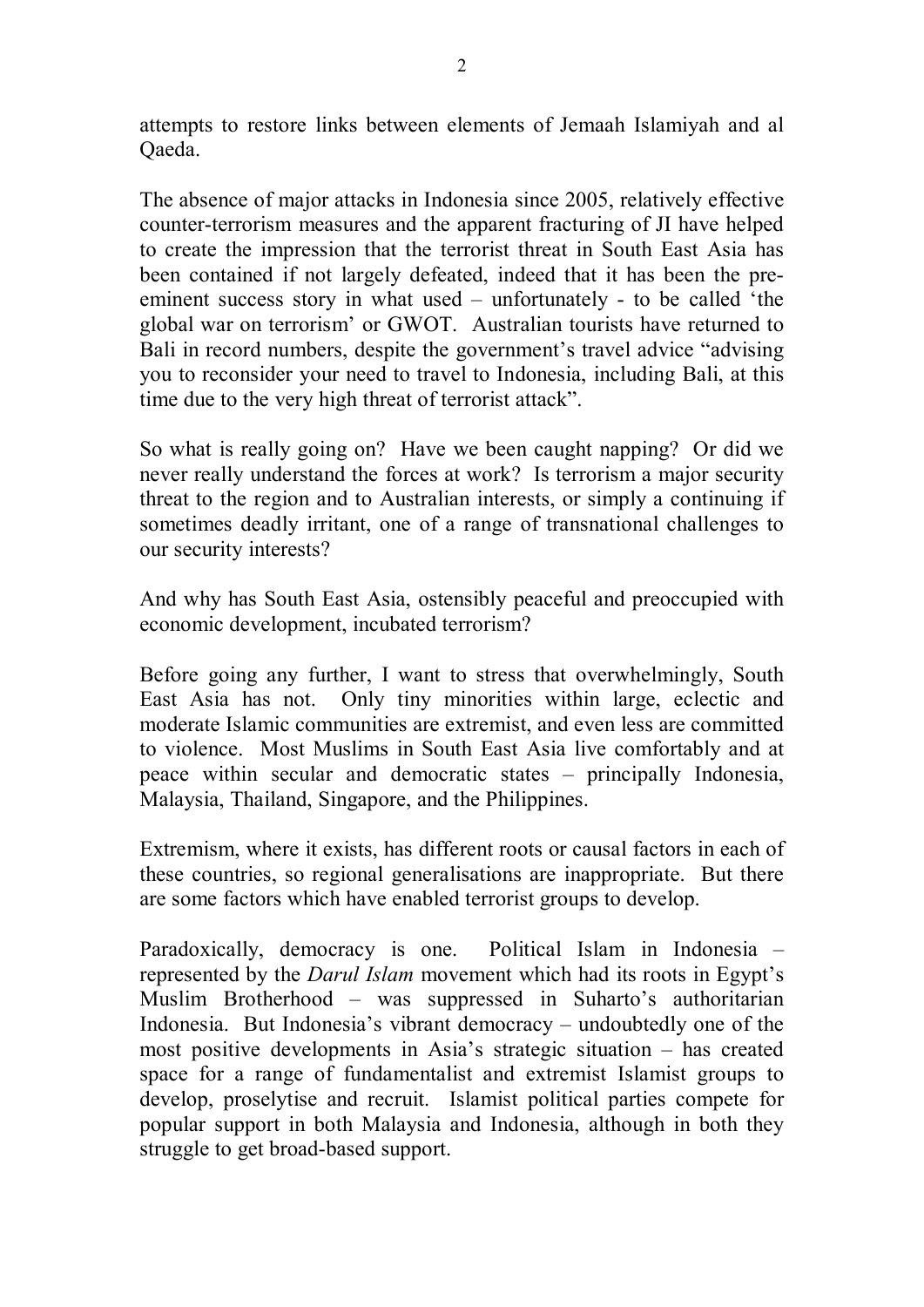Another enabler of extremism is information technology. The ability of extremists to utilise the internet and mobile phone technology has greatly extended their ability to proselytise, to recruit, to transfer skills and to relay operational information – and to develop transnational links. Relatedly, this technology has facilitated money movements and the production of illicit documentation. Rapidly growing access to the internet across Asia has enabled larger numbers of principally young people to access extremist websites, which in turn have proliferated, numbering in the hundreds if not low thousands.

In Southeast Asia, geography, the underdevelopment of border controls and in some cases the laxity of enforcement has facilitated cross-border movement. Long land and sea borders, thousands of islands, particularly in archipelagic Indonesia and the Philippines, makes border security a huge challenge for what are still, in most cases, underdeveloped countries. The smuggling of people, arms, explosives, narcotics and money is relatively easy, and in this environment the line between criminal and separatist activity is often an indistinct one.

A less obvious factor, and one facilitated by information technology, the relative ease of international travel, student study in other countries, *dakwah* or missionary activity by Muslim groups and the *hajj* pilgrimage to Mecca, is a growth of common identity across the Muslim world or Muslim community, the *ummah*. Shared widely is the view that the West (led by the United States) is antithetical to Islam, that Israel (supported by the West) has denied Palestinians a nation, usurped their land and brutalised the Palestinian people, and that the West has invaded and occupied the lands of Islam, particularly Iraq and Afghanistan. What is striking is that this message resonates in rural Java, southern Thailand and Mindanao, and in far flung Muslim communities elsewhere, although to us the issues may seem distant, if not irrelevant, to their local interests.

Another common factor common to much of – but not all of – members of South East Asia's violent extremist groups is poverty, unemployment and underdevelopment. The fact that Osama bin Laden, Ayman al Zawahiri, Azahari bin Husein and Noordin Mohamad Top are welleducated, and mostly from middle class backgrounds, obscures the reality that most of the foot soldiers come from poor and uneducated backgrounds, where alienation, frustration and marginalisation can make them susceptible to extremist messages.

In Thailand and the Philippines, this is compounded by disadvantage as members of minorities which are ethnically, religiously and linguistically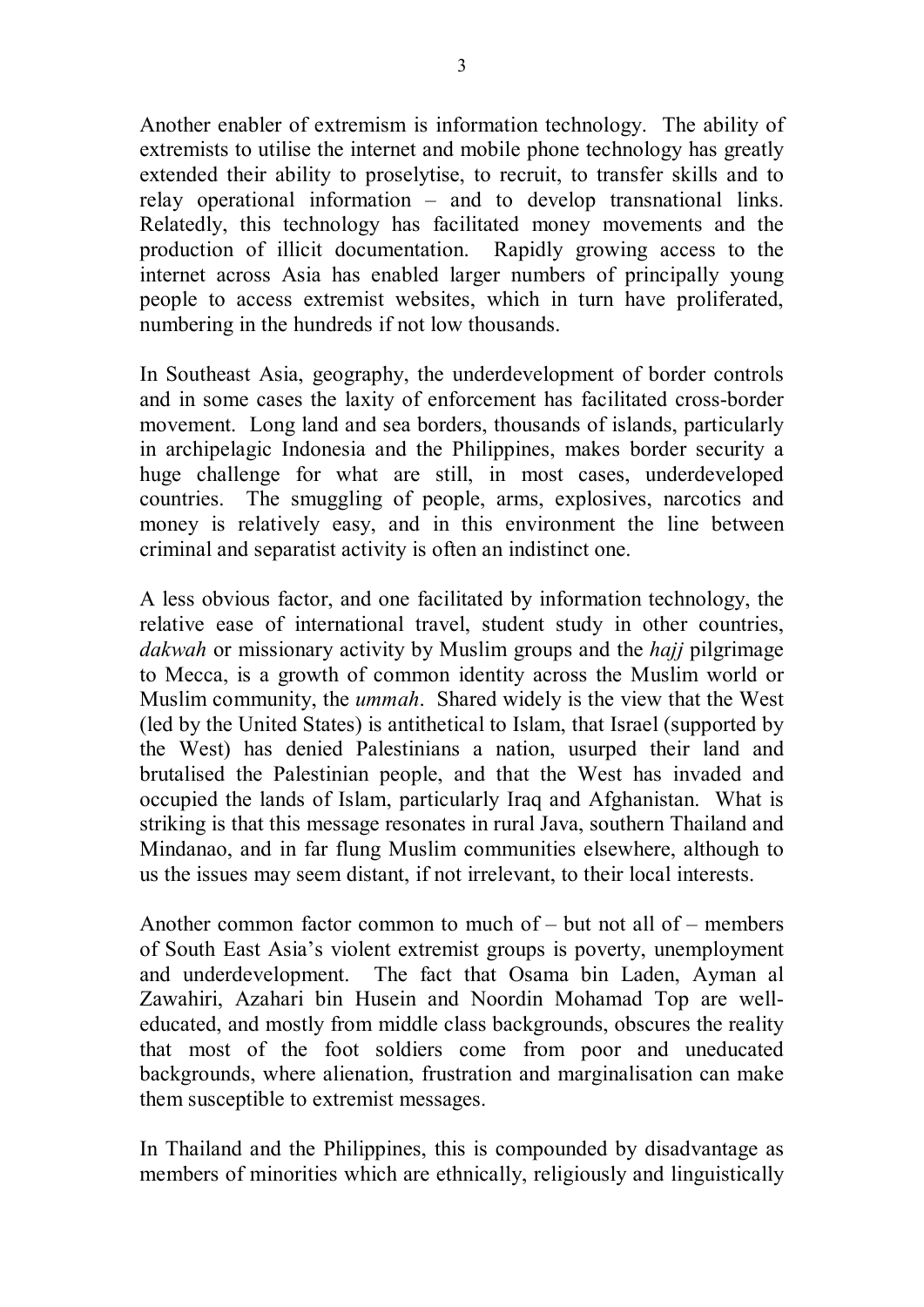different from the mainstream and from the ruling elites. In both countries, the Muslim majority areas are amongst the poorest and least developed. Limited education facilities often forces children into poorly regulated *madrassahs*, where religious instruction, sometimes delivered by poorly-qualified or mendacious *ustadz*, or teachers, can substitute for the imparting of skills which would open employment opportunities.

With the benefit of the research and experience undertaken since 9/11  $2001$ , we can see this pattern – with local variations - replicated in Pakistan, Afghanistan, parts of North Africa, within diaspora communities in western Europe and even in Australia.

But while in both southern Thailand and the southern Philippines, warped interpretations of Islam may provide a theological justification for violent activity, the separatist insurgencies in both are largely driven by perceptions – and indeed the reality of discrimination, injustice and disadvantage. Principally, these are ethno-nationalist conflicts, with a veneer of transnational jihadism brought about by identity with struggles elsewhere as imparted via a few *mujaheddin* who earlier joined the struggle in Afghanistan against Soviet occupation, or via the internet or the sorts of contact I mentioned earlier  $-$  study, the hajj pilgrimage missionary activity and so on.

As separatist insurgencies, these conflicts are amenable to political resolution. That they are long-standing is a reflection of the fact that national governments in both countries have been unwilling to concede a significant measure of autonomy, which they see as undermining national unity. Instead, they have principally responded to violence with military force, sometimes of an indiscriminate or excessive nature. Repression, arbitrary arrests and detentions and abuses of human rights have compounded perceptions of discrimination, feeding alienation and anger, and hence support for the insurgencies.

The risk in this cycle is that festering local conflicts will develop international links or support. On the one hand, groups such as al Qaeda, its affiliates or associates, may see these conflicts as presenting fertile ground in which to extend their transnational jihadist aspirations, while frustrated local insurgents may look elsewhere for funding, training, ideological justification and other forms of support.

**Indonesia** is a different case altogether. It is overwhelmingly a Muslim country – indeed the world's largest – with strong historical links to the Middle East, even if Islam has developed in Indonesia distinct local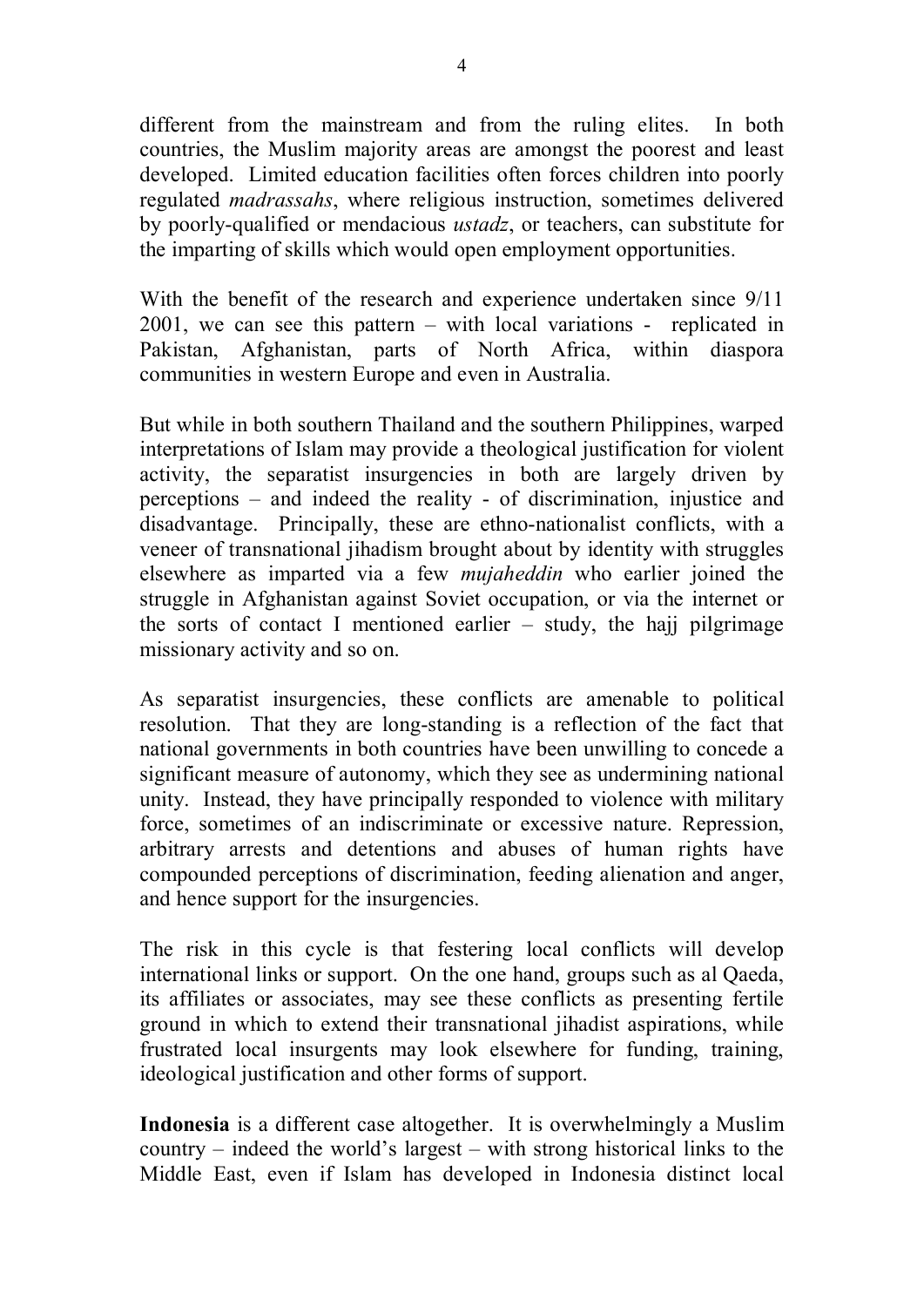characteristics. As a big and diverse country, it is scarcely surprising that radical, extremist and violent groups have existed within Indonesian Islam.

Islamist influences - that is, the political or ideological manifestation of Islam – have come via centuries of exposure to Arab traders and settlement, and more recently through student study in the Middle East, particularly in Egypt and Saudi Arabia. Some hundreds of Indonesian *mujaheddin* trained in Afghanistan in the 1980s and 1990s, forming a ready base for Jemaah Islamiyah on return. Middle Eastern governments have actively sponsored educational and *da'wa* (missionary) activity, to some degree encouraging the propagation of salafi or Wahabi streams of Islam and the political activism of Egypt's Muslim Brotherhood.

Political Islam or more fundamentalist approaches to Islam do not equate with terrorism. But their spread may encourage a political environment more receptive at the margins to extremist messages.

In Indonesia, the conjunction of repression of political Islam in the Suharto period, the exposure of Indonesians to *mujaheddin* training in Afghanistan and Pakistan and their contact there with al Qaeda facilitated the growth of Jemaah Islamiyah in newly-democratic Indonesia. (This is not, incidentally, to suggest that democracy fostered terrorism – simply that it allowed for the expression of extremist views that had earlier been driven underground). JI was wellestablished, including in Philippine training camps, before the demise of the Suharto regime or the events of 9/11, but its operatives were able to return and organise as the political landscape in Indonesia transformed. The JI that resulted had a welldefined command structure, a small but significant core membership of some hundreds, support structures through some radical Islamic boarding schools or *pesantren*, and a lofty transnational aspiration to spread Islamic rule throughout South East Asia.

The rest is well-known: the Bali bombings of October 2002, the attack on the JW Mariott hotel in Jakarta in 2003, the capture in Thailand of the Indonesian JI terrorist Hambali in 2003, the attack on the Australian embassy in 2004, the second Bali attacks in 2005. Less well-known was the beginnings of this terror campaign in the communal conflicts in Sulawesi and Ambon in 2000, and the more recent disruption of a planned bombing operation in Palembang in 2008.

With hindsight, perhaps the most striking feature of the period was the determination and ultimately the effectiveness with which the Indonesian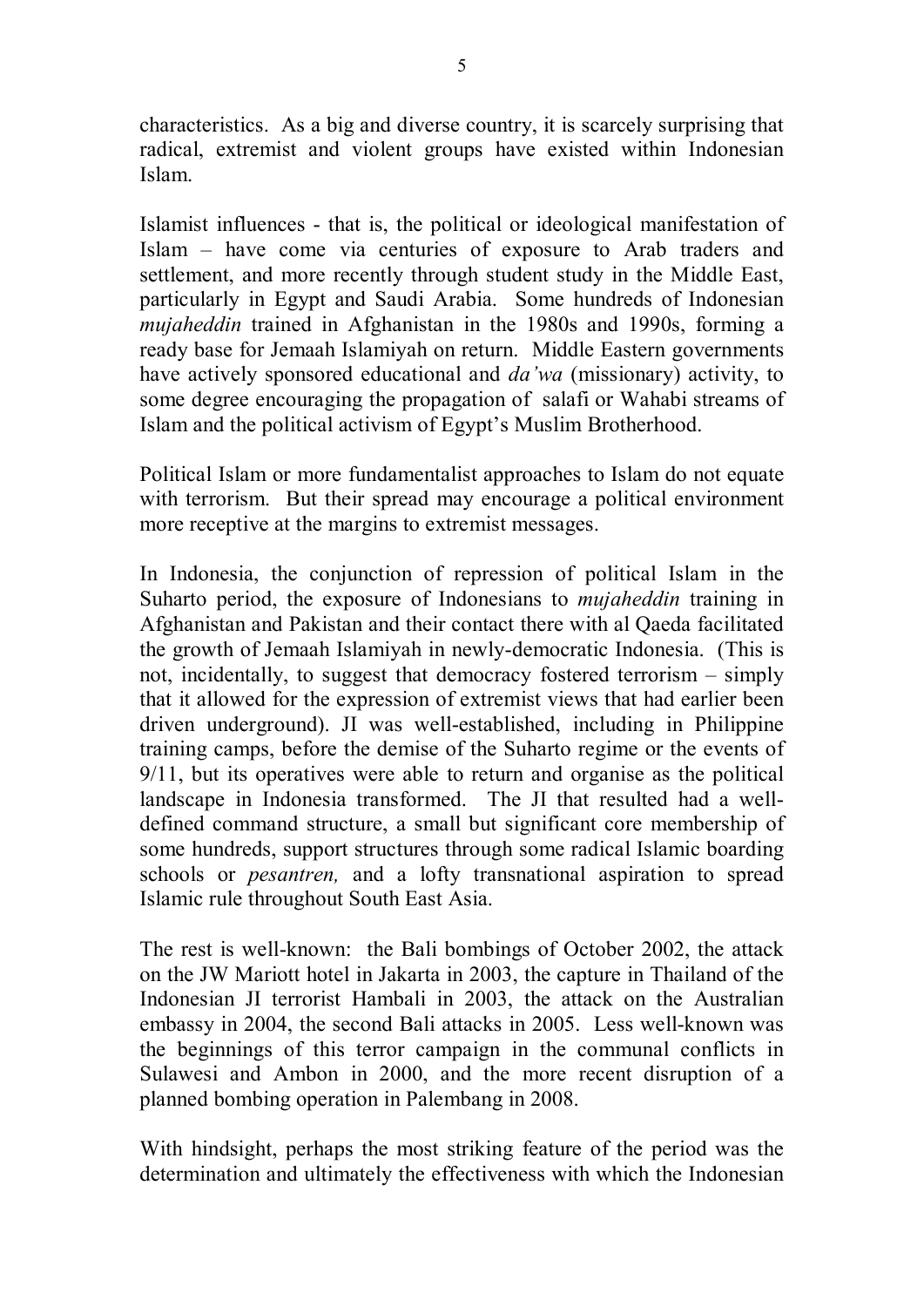authorities pursued the terrorists. Without doubt, there was a lot of international pressure on Indonesia to do so – particularly from Australia – but it was no easy task in a climate of denial, of conspiracy theories and of anti-westernism, fed by the post-9/11 military action first in Afghanistan and then Iraq.

Indonesia's preparedness to work with international partners – particularly Australia and the United States – took some political courage, but the result has been public acceptance in Indonesia that it faced a home-grown terrorism problem, and the development of effective and modern police intelligence, investigative, forensic, prosecutorial and other capabilities. Over 450 terrorists have been arrested as a result, with well over 200 convicted. The judicial process appears to have had a marked impact in convincing Indonesians of the nature and extent of the problem, something that has been missing from some other states in South East Asia, which have indefinitely detained terrorist suspects without charge or trial under domestic Internal Security Acts (ISAs). Programs to rehabilitate (or de-radicalise) terrorist prisoners have been developed, to address recidivism, although the overall effectiveness of these has yet fully to be demonstrated.

The practical outcome has been the break-up of *Jemaah Islamiyah*, the fracturing of its links to al Qaeda, a loss of membership and support and the creation of a major internal debate within radical ranks on the utility of terrorism and the western target, on collateral Muslim casualties from bombings and on the eventual objective of Muslim rule throughout South East Asia. JI has been seriously weakened, but it has not disappeared; rather, it is re-grouping around a more limited set of long-term objectives. And a new umbrella group for radicals, *Jemaah Anshorut Tawhid*, led by Abu Bakar Ba'asyir, the former *emir* of JI, has emerged as a focus for radical Islamist forces.

If this is the case, that the terrorist structure has been dismembered and contained, then how do we explain the 17 July Marriott and Ritz-Carlton bombings?

The common signature in the major terrorist bombings in Indonesia has been that of Noordin Top and, until his death in 2005, his key bombmaker, Azahari bin Hussein – both longstanding Malaysian members of JI. The extensive analytic base now available on terrorism in Indonesia strongly suggests that Noordin heads a splinter group of JI, that has for years refused to take direction from JI and is increasingly detached from it.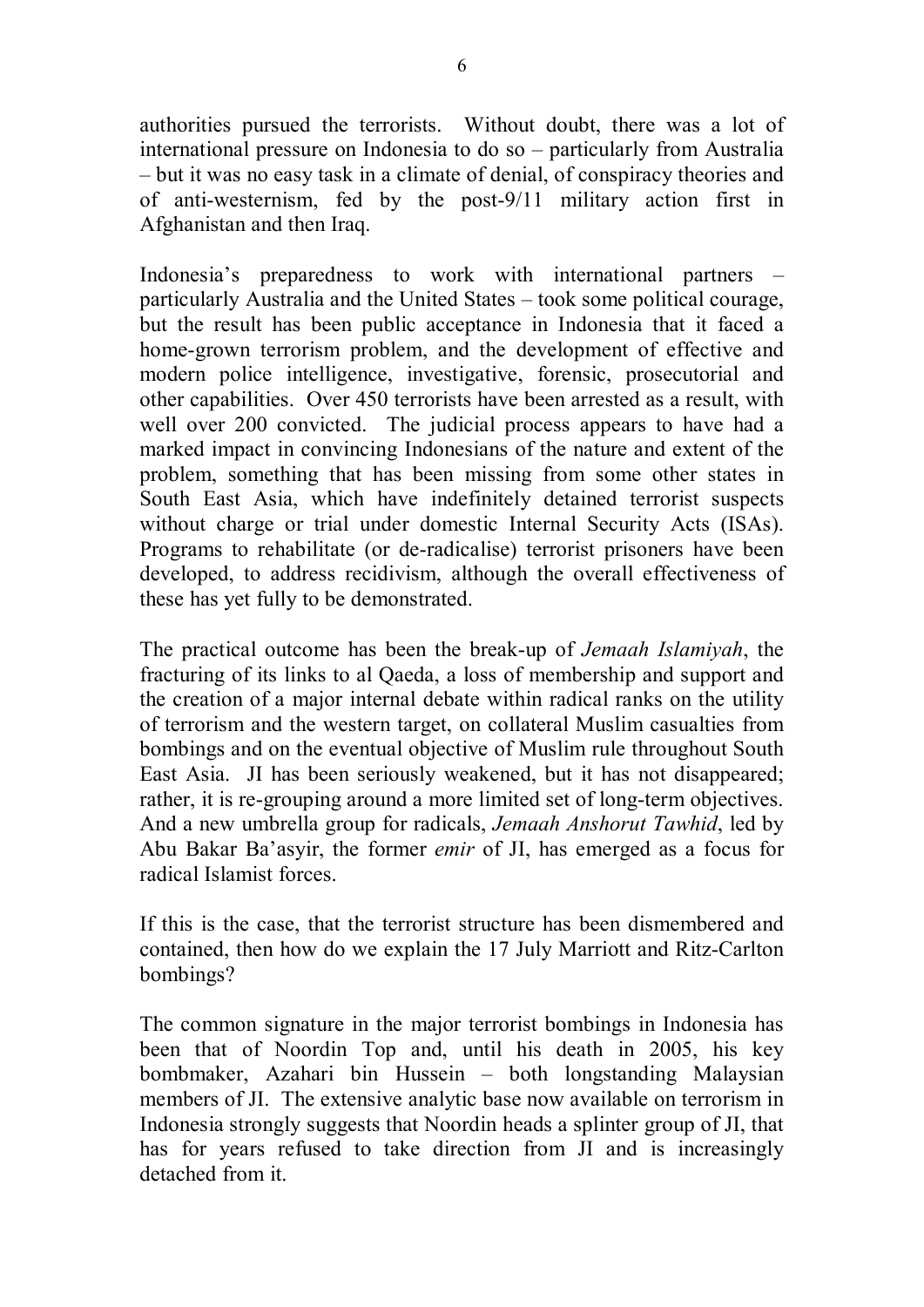Noordin's activism has obvious appeal to extremists concerned that JI has given up violent jihad. He appears to have had little difficult in recruiting supporters, including those prepared to 'seek martyrdom' as suicide bombers. He also appears to be able to draw on a network of sympathisers who offer safe haven in his continuing evasion of justice.

And Noordin appears to have upped the stakes. The 17 July bombings may have been an attempt to demonstrate to al Qaeda Noordin's capability, in an attempt to secure the status of an al Qaeda affiliate, with the advantages in recruiting, funding and technology transfer that might accrue from association with the iconic al Qaeda brand. The recent arrest of a Saudi Arabian national in Java is suggestive at least of a possible Middle Eastern funding link.

The 17 July bombings and the investigative trail all lead to Noordin, but his ability to elude capture, continued capacity to undertake bombings requiring considerable planning and of considerable sophistication, and to sustain a local network, mean that Indonesia continues to face a significant terrorist threat. If his efforts to rebuild international links and to secure affiliate status from al Qaeda were to be successful, his reach and impact could be magnified.

But, like al Qaeda's senior leadership in the federally Administered Tribal areas of Pakistan, Noordin is under pressure. What will be the impact if he is apprehended and his cell dismantled? Can Indonesia declare a victory – however imperfect – over jihadist violence?

The answer is no. Key JI fugitives remain at large, particularly in the southern Philippines. Extremists within Indonesia, including in *pesantren* boarding schools linked to JI, continue to propagate radical interpretations of Islam. Numerous convicted terrorists are coming toward the end of their sentences, or have been released, and some at least may prove not to have reformed. Access to the internet will enable increasing numbers of Indonesians to access jihadist websites. Events elsewhere in the world will continue to mobilise concerns in the Muslim community.

A renewal of communal violence in Indonesia could revive the appeal of JI or other extremist groups – and such violence has become part of the fabric driving insurgencies in both Thailand and the Philippines.